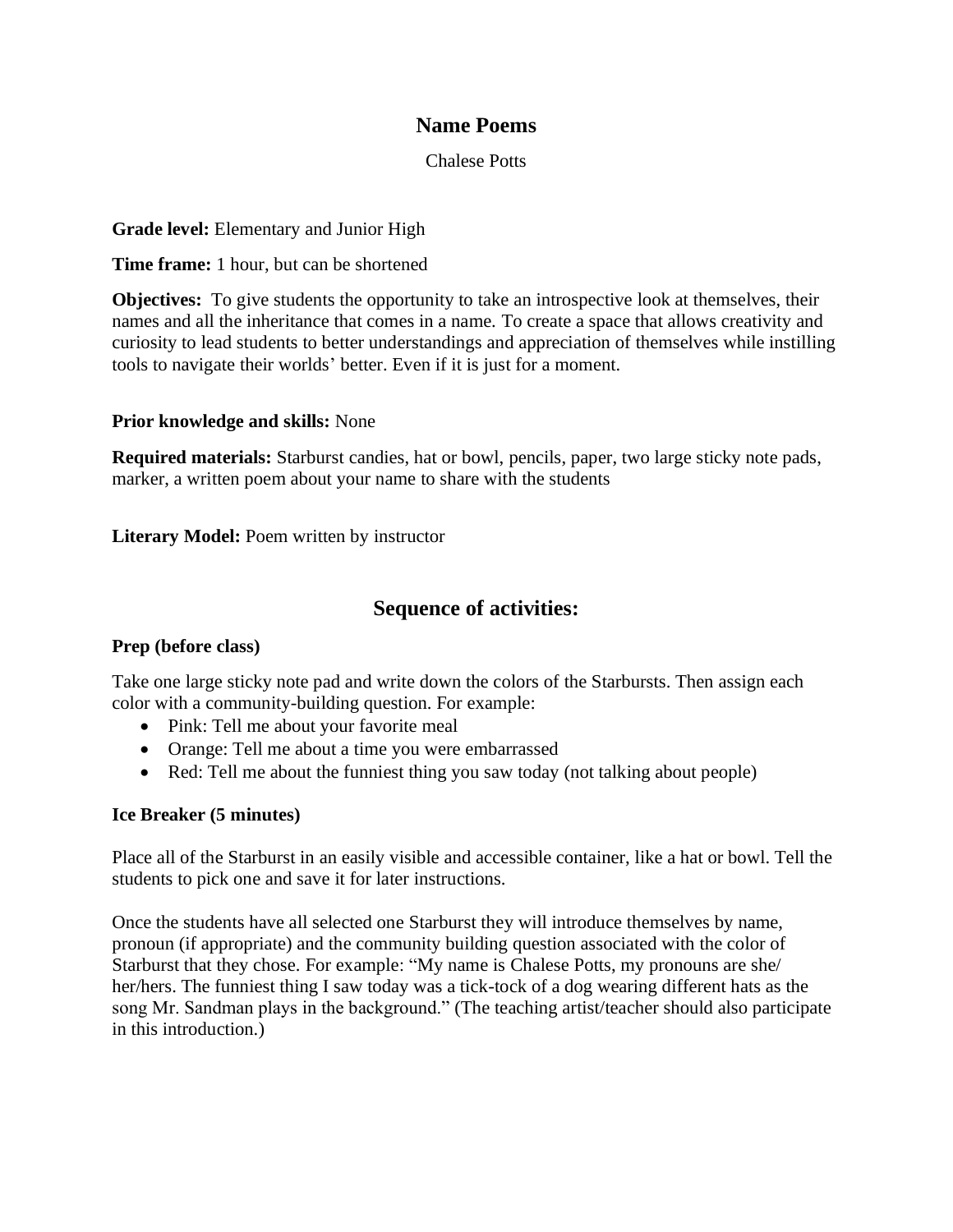## **Rules of Engagement/Community Guidelines (5 minutes)**

After this ice breaker, I decided to take the community-building efforts further and talk briefly about some group expectations. Since this was the first session with students it was important to set the standard and implement some structure on how we interact with one another. Creating these expectations with students allows them to hold themselves accountable.

To set this up you will need to pull out the other large sticky note, and follow these steps:

- 1. Write at the top of the paper nice and big: "Rules of engagement"
- 2. Take five minutes to explain to students what that is, why it is important.
- 3. Create two rules with students, and have students explain what each one means to the group. Write them down.
- 4. Make clarifying statements about each rule if students explained it incorrectly. Provide affirmations and restate definitions for the students who explain it correctly.
- 5. Create 2-3 rules you feel are important to manage the class. Write them down.

#### **Discussion (5-10 minutes)**

At this time, you can start a discussion with the students about their names. I ask questions like:

- Raise your hand if you ever had your name mispronounced.
- What do they call you, what is your name?
- How do you feel when people say your name incorrectly?
- Raise your hand if you know where your name comes from, or if it has an important meaning.
- What if you got to choose what your name means, what would that be like? Where do you think it comes from?

## **Read Poem (5 minutes)**

After the discussion, you can transition by saying "I'm going to read you a poem about my name." Take up to 5 minutes to read the poem you have prepared using the writing prompt (see below). The second option would be to show a video clip of a name poem from YouTube no longer than 5 minutes. I prefer to apply the same pressure to myself and write to the same prompt so that the students can see that it is achievable.

This is an example of the poem I wrote:

#### **Potts**

My name was given to me from my mother's father, His namesake held to the highest degree of respect even when he did not value the weight of its responsibility.

> My grandfather only birthed daughters. I only spent the first five years with each.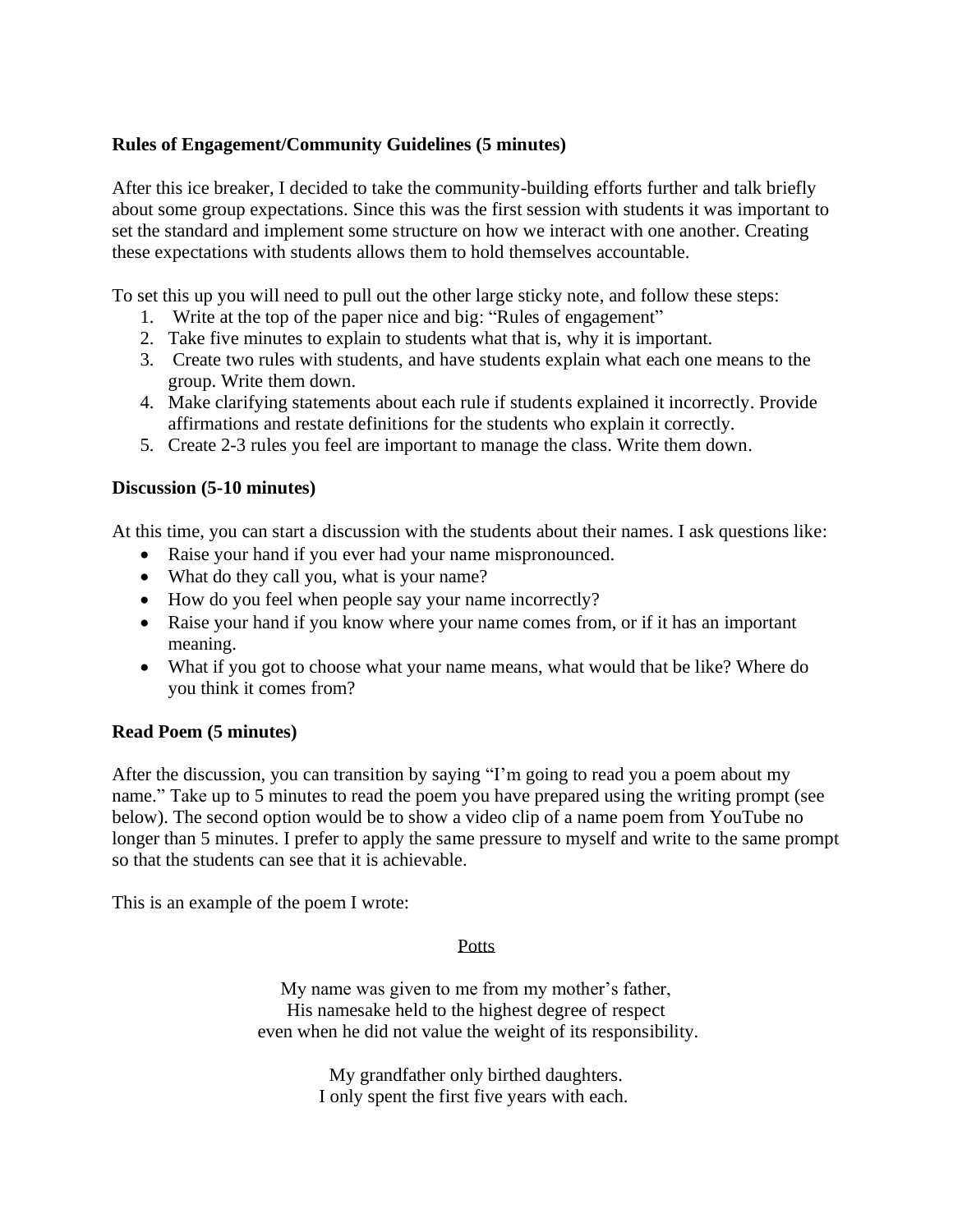Until he adopted a son. My "uncle" was 10 years younger than me. Holds his title like a weight over my head. Tells me to say mercy when I do not call him by name.

I do not beg. I only run. First, with my legs. With age, my mouth.

I wonder now, what entitlement carries with the ones who have the ability to pass things on?

The men in my family claim me to be theirs. Even after I say, I am no one's daughter. My father did not give me his name. Did not claim me to be his. My father, only spent the first 5 years of my life with me. The gag to all things namesake. The joke everyone forgot to laugh about. The generational curses a mirror looking back.

> Maybe one day he will have a son That will demand me to call him brother. Demand my children to call him uncle Until we all beg for mercy.

#### **Brainstorming & Writing Poems (5-10 minutes)**

After you read the poem, you will provide the students with some more thought-provoking questions. It may be best to write these questions on the bottom of the sticky note with the Starburst colors, or a whiteboard. If your students use tablets and office teams, it would be ideal to have the questions already posted in their folders so they can simply click on it and begin writing.

Pass out pen and paper, or allow students to turn on their tablets. Begin with the writing brainstorm. The brainstorm prompt goes as follows:

- Where do you think your name comes from?
- Who gave you your name?
- What does it mean to you?
- Use a metaphor to describe your name and how you got it
- How does it feel to hold that name?